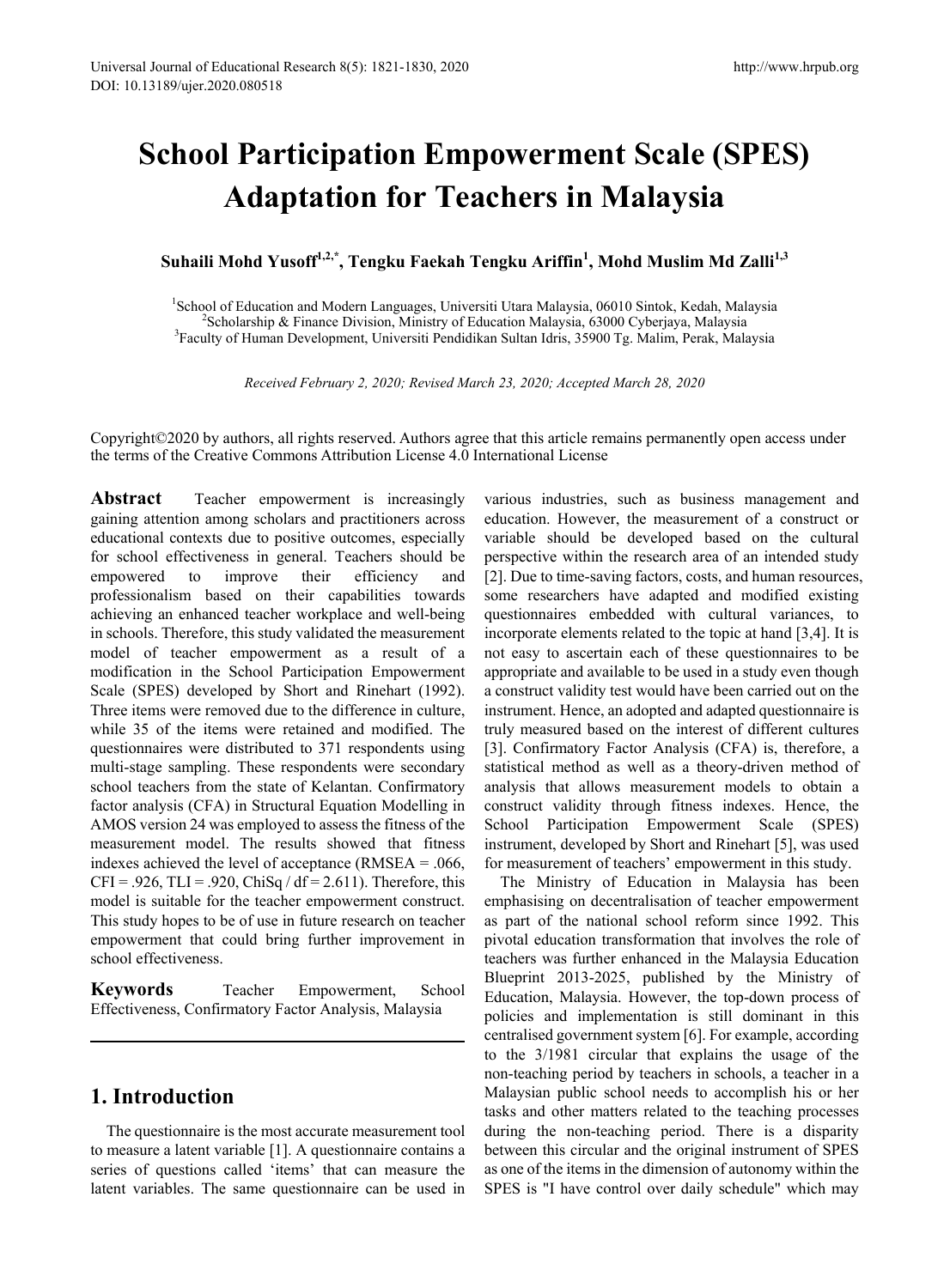not match the outcome required in the 3/1981 circular. This situation indicates that not all concepts of empowerment, as initiated from the west, are applicable in the context of teacher empowerment in Malaysia. Abdullah, Almadhoun and Ying [7] have stated that Malaysia is different from the Western cultures in terms of the way empowerment is perceived and interpreted by people in general, and within organisations in particular. Hence, there is a need to modify the SPES further to suit the current context of this study.

Most of the studies on teacher empowerment have been carried out mainly in the western contexts, where the instruments used for these studies were developed by Western researchers in a local context of western teachers as respondents [8]. The question raised from such a situation is whether the instrument that these researchers have used would be appropriate for the Malaysian context. A study by Ali, Abdullah and Mohamed [9] using an adapted SPES instrument showed that the level of teacher empowerment and teacher autonomy being practised in Malaysia is still at a moderate level. Does this finding indicate that the teachers in Malaysia are still not adequately empowered or is it possible that the items used in measuring teacher empowerment are not suitable to the context of teachers in Malaysia?

The adoption of teacher empowerment concept in the teaching and learning process is essential to enable teachers to be more creative and innovative in their teaching practices. This effort is in line with the current educational reforms, apart from providing teachers with the opportunities to develop their potentials and professionalism in their teaching [9]. This study, hence, had adapted the items embedded in SPES instrument. The six dimensions, as stated in the original instrument, were retained. A rigorous process to validate the measurement model of teacher empowerment is imperative for explaining the concept of teacher empowerment based on a Malaysian culture and education system. This process would further assure that the teacher empowerment model can be used as a measurement tool in the pursuit of a more meaningful empirical evidence. Through empowerment, teachers can discover their potentials and develop skills in their professional development [10]. School administration, in particular, needs to have an understanding of the various forms of teacher empowerment that can be practised in schools to maximise student achievement [11].

#### **1.1. Teacher Empowerment**

There are numerous definitions for teacher empowerment, depending on various researchers. Rappaport [12] argues that it is challenging to define empowerment practices in the form of actions because of the differences in the given contexts. Nonetheless, Yonemura [13] has described the concept of empowerment as a process within the teacher's microcosm, which includes elements of professional development, increased

decision making, and collaboration. Maeroff [14] on the other hand, has stated that empowerment is defined as those who are in positions of authority within the school system, with an influence on three key areas which are status, knowledge, and access to decision-making. Levin [15] describes the traditional role of the classroom teacher as almost all of the planning and design [of the curriculum] and is responsible to the district administration as well as educational service specialists.

Meanwhile, Hatcher [16] gives a somewhat different interpretation where it is believed that empowerment is one of the leadership training opportunities that school teachers can adopt by establishing a copy of the hierarchy without collaborative learning. Additionally, the concept of empowerment, as stated by Devos, Tuytens and Hulpia [17], is a form of shared leadership among all members in a group, where teachers can participate in school decision making. Although most researchers have defined teacher empowerment as opportunities and capacities in making decisions within the curriculum as well as in teaching and learning, the definition established by Short and Rinehart [5] encompasses a broader spectrum in understanding the concept of teacher empowerment.

Short and Rinehart [5] define teacher empowerment as a process whereby school participants develop the competence to take charge of their own growth and resolve their own problems. Empowered teachers are likely to have a great sense of ownership in their work, resulting in a greater understanding of responsibility towards their duties as well as their contribution in achieving a win-win situation [8]. Empowerment is observed to be a new method in resolving work-related matters. According to Chan, Rosidih and Khor [18], the aspects of empowerment involve working together in terms of delegating work and power to encourage people to become more involved in making decisions and trusting individuals to have the skills to put their ideas into practices. Teacher empowerment is also perceived as opportunities for shared decision-making, improved professional status, enhancing schools to become a more attractive place for students, building relationships on the principles of trust and creating excellent communication among teachers [10].

The SPES instrument developed by Short and Rinehart [5] is widely used in measuring teachers empowerment [7, 18-21]. An adopted and modified version of the SPES instrument was used in research conducted by Abdullah et al. [7]. Their study, however, had reported that only four dimensions from the SPES instrument were used to measure teacher empowerment in Malaysian context.

## **2. Methodology**

For an ethical perspective, one of the most important thing in terms of adaptation and modifications for previous developed instrument is to obtain permission to use from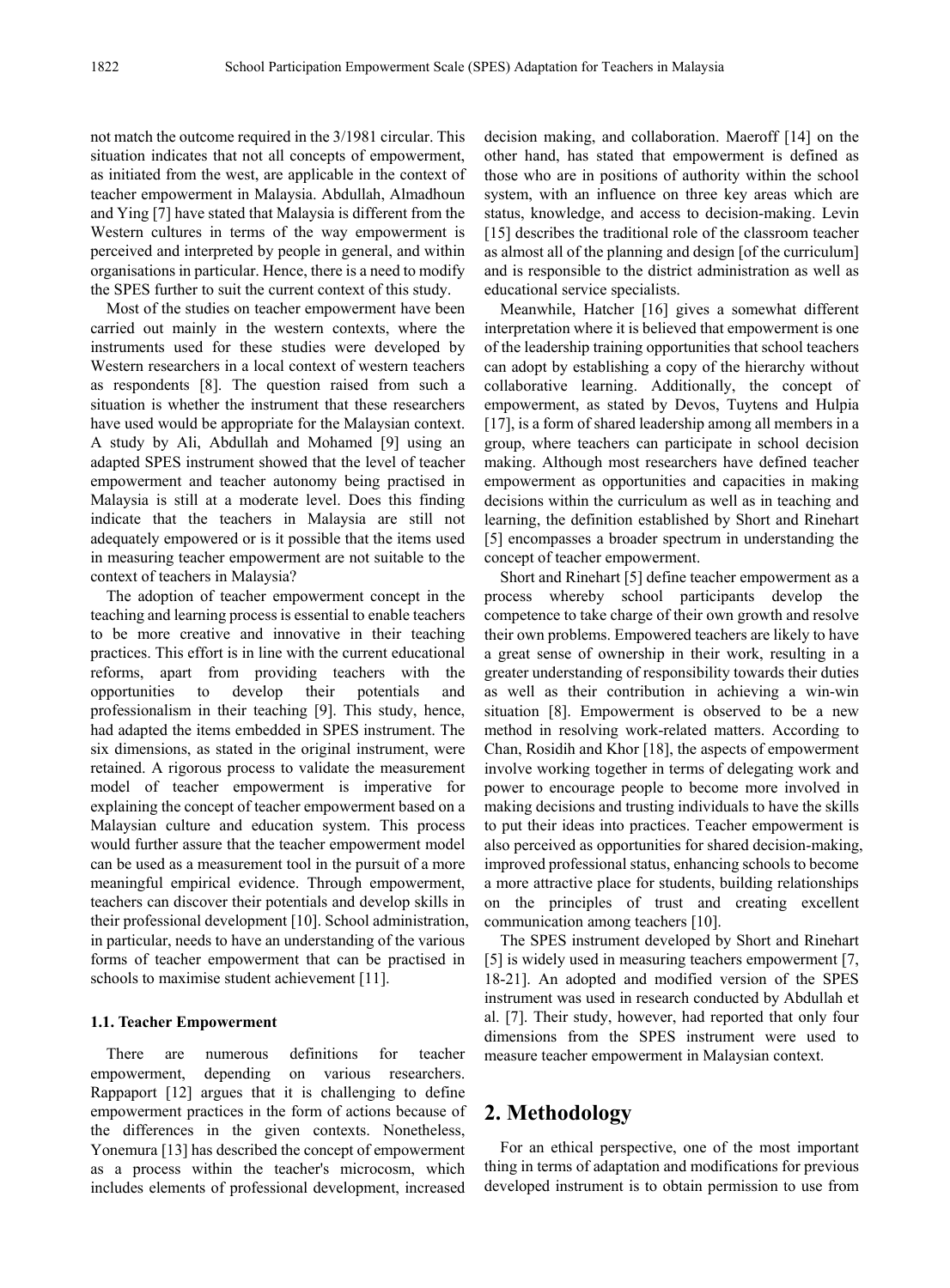In instrument adaptation, Confirmatory factor analysis (CFA) was performed after completing the exploratory factor analysis (EFA). Exploratory factor analysis provides the researcher with an understanding of the factors (dimensions) that exist in a construct, as well as the variables (items) which are included in each of these factors. The factor loadings of each item showed significance in constructing a factor (dimension). Items with a factor loading result of 0.4 and above would indicate the importance of the items to the construct [22]. This analysis also allows the researcher to confirm or reject the predefined theory through the use of the exploratory factor analysis [22]. Awang, Hui and Zainuddin [23] believe that confirmatory factor analysis is used to determine the dimensions, validity and reliability of a construct. This step further highlights the credibility of the measurement model to affirm that the construct is well developed and validated before it can also be used in the structural equation model.

The validity of the measurement model is evaluated based on the fitness indexes in three categories which are (1) absolute fit, (2) incremental fit and (3) parsimonious fit [22-24]. The absolute fit determines how well the model fits the data sample [25]. This study used the root mean square error of approximation (RMSEA) to examine the absolute fit model. The RMSEA calculates the difference between the covariance sample and the estimated covariance. It shows that the optimal fit parameter is selected from the covariance matrix population [26]. The model is considered fit if the index value is less than 0.08 [22,23,27]. Parsimony fit refers to the complexity of the model [28]. A simple model with a better fit should be preferred. The Chi-square or the degrees of freedom (Chisq / df) is an index used to indicate the value of parsimony fit. A good fit index and simple models would show a value that is less than 5.0.

Incremental fit is also known as comparative fit [29] or relative fit indices [25]. It compares the value of Chi-square to the basic model. For these models, the null hypothesis is used that all variables are non-correlated [25]. Comparative fit index (CFI) and Tucker Lewis Index (TLI) are used to derive incremental fit values for the developed model. The model is shown to have a good fit if the CFI and TLI values are higher than 0.90 [30]. This value is to ensure that more stringent filters are used in a model evaluation [30].

#### **2.1. Respondents**

In this study, multi-stages sampling was used to choose teachers from 17 secondary schools in the state of Kelantan, Malaysia. Questionnaires were distributed to 371 respondents in this study. All the respondents were assured

that the data collected were for this research only. Among the respondents, 28.8% (107) were male and 71.2% (264) were female. The range for teaching experience of the participants was from 1 year to more than 30 years, while the range of age of the participants was between 20 to more than 50 years old. Demographic information of the respondents is depicted in Table 1.

**Table 1.** Demographic data of respondent

| Demographic Data           | Frequency      | Percentage |
|----------------------------|----------------|------------|
| Gender                     |                |            |
| Male                       | 107            | 28.8       |
| Female                     | 264            | 71.2       |
| <b>Teaching Experience</b> |                |            |
| <10                        | 5              | 1.3        |
| $10 - 20$                  | 164            | 44.2       |
| $21 - 30$                  | 184            | 49.6       |
| >30                        | 18             | 4.9        |
| Age                        |                |            |
| 20-30                      | $\overline{4}$ | 1.0        |
| $31 - 40$                  | 58             | 15.6       |
| $41 - 50$                  | 177            | 47.6       |
| >51                        | 132            | 35.8       |

#### **2.2. Measure**

The teacher empowerment constructs, adapted from the SPES, developed by Short and Rinehart [5], were the focus of this study. The back-to-back translation technique, as proposed by Brislin [31], was carried out to translate the questionnaire to ensure that all the participants could understand and answer the items in the instrument. Once the translation process was done, a pre-test was performed before the pilot test was conducted to ensure that an appropriate language level was used to match the targeted group. The result from the pre-test can determine if the participants can easily understand each item in this questionnaire that had been modified. Language use that is easy to understand will positively impact the process of answering the questionnaire, which, in turn, would ensure the validity of the research [1]. The adapted and modified items in this study are presented in Table 2. All items had been tested through the construct validity process. Exploratory factor analysis (EFA) indicated that the 35 items had resulted in a high factor loading, and this result can be retained for the process of construct validity.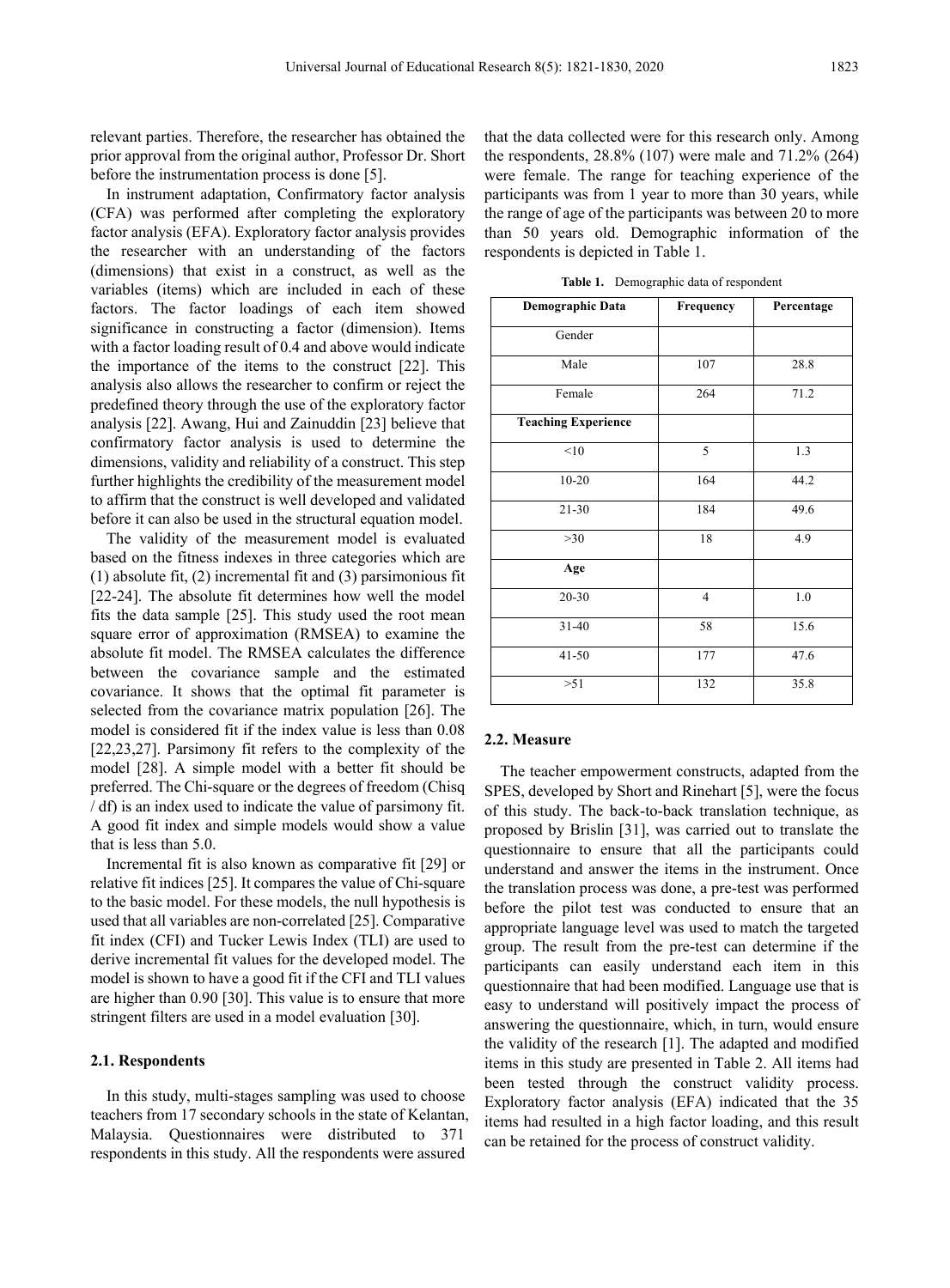| No.            | Dimension           | Item                                                                                     |
|----------------|---------------------|------------------------------------------------------------------------------------------|
| 1              | Decision Making     | I was given the responsibility to monitor school programmes.                             |
| $\overline{2}$ | Professional Growth | I was given a role that is suited to my skills in school.                                |
| 3              | <b>Status</b>       | I believe I am being respected in school.                                                |
| $\overline{4}$ | Self-Efficacy       | I believe I can help students to be independent.                                         |
| 5              | Autonomy            | I have an opportunity to request class I want to teach                                   |
| 6              | Impact              | I believe I have an ability to get things done.                                          |
| $\tau$         | Decision Making     | I was invited to a meeting in deciding an implementation of a new school programme.      |
| 8              | Professional Growth | I was treated like a professional.                                                       |
| 9              | <b>Status</b>       | I believe I'm a very effective teacher.                                                  |
| 10             | Self-Efficacy       | I believe I can build students' confidence.                                              |
| 11             | Autonomy            | I'm teaching my requested subject.                                                       |
| 12             | Impact              | I joined the staff development programme.                                                |
| 13             | Professional Growth | I have an opportunity to develop my professionalism.                                     |
| 14             | Status              | I'm being respected by my colleagues.                                                    |
| 15             | Self-Efficacy       | I was involved in important programme related to students in school.                     |
| 16             | Autonomy            | I have the freedom to make decisions in teaching techniques.                             |
| 17             | Impact              | I believe my existence can have a positive effect on the school.                         |
| 18             | Decision Making     | I was involved in making decisions in budgeting.                                         |
|                |                     | (examples: sports day budget and teachers' day budget)                                   |
| 19             | Professional Growth | I work in a school where students are the priority                                       |
| 20             | <b>Status</b>       | I was given supported and respected of a colleague                                       |
| 21             | Self-Efficacy       | I believe students can learn well during my class.                                       |
| 22             | Autonomy            | I decide on my lesson plan.                                                              |
| 23             | Decision Making     | I was given an opportunity to share my knowledge with other teachers.                    |
| 24             | Professional Growth | I was given an opportunity to study further                                              |
| 25             | <b>Status</b>       | I have a strong knowledge base in my teaching area.                                      |
| 26             | Self-Efficacy       | I have an opportunity to sharpen myself through my daily work with students.             |
| 27             | Impact              | I have a positive influence on other teachers.                                           |
| 28             | Decision Making     | The daily activities in the school other than the teaching schedule) are quite flexible. |
| 29             | Professional Growth | I have an opportunity to collaborate with other teachers in school.                      |
| 30             | Self-Efficacy       | I feel that I can make positive changes to my students.                                  |
| 31             | Decision Making     | Other teachers asked for my opinion in making decisions.                                 |
| 32             | <b>Status</b>       | I believe I'm good at what I do.                                                         |
| 33             | Impact              | I have a positive impact on other teachers.                                              |
| 34             | Decision Making     | My advice was accepted by others.                                                        |
| 35             | Decision Making     | I have an opportunity to teach other teachers about new ideas.                           |

**Table 2.** Adapted and modified School Participation Empowerment Scale (SPES) using a Malaysian sample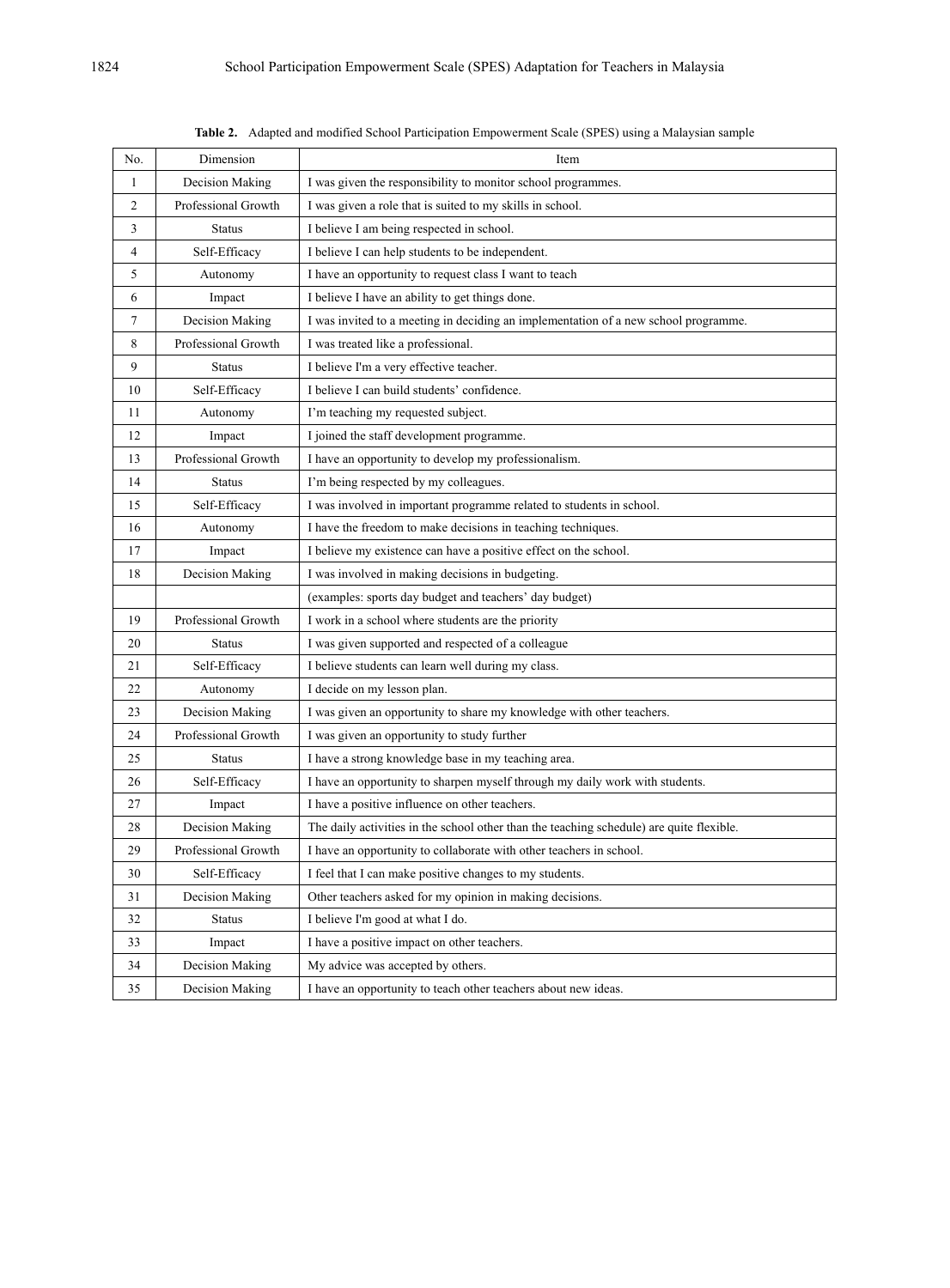#### **2.3. Data Analysis**

Analysis of moment structures (AMOS) was used for the SEM to determine the good fit of the teacher empowerment measurement model. Some indexes used in this study included Chi-square, root mean square error of approximation (RMSEA), comparative fit index (CFI) and Tucker Lewis fit index (TLI). The fit index and level of acceptance are shown in Table 3.

# **3. Findings of CFA**

Figure 1 shows the CFA results of the good fit indexes and factor loadings for each item that exceeded the value of 0.6. Thus, all of these items can be retained [22,23].

However, the fitness index of certain items did not meet the level of good fit as determined. The first fitness index showed (RMSEA = .09, CFI = .861, TLI = .850, ChiSq / df = 4.006). Therefore, the modification index (MI) needed to be reviewed if there are overlapping or redundant items. Unnecessary items can be identified using the modification index (MI) with a value that is greater than 15. Similarly, all items that overlap will also result in an MI value that is above 15. However, the researcher in this study did not modify all the items based on the MI value, but instead, took into consideration the highest MI value. This decision was made for the sole purpose of minimising the modification process for measurement error, whereby once the model has achieved a good fit, the modification process can be stopped [23,34].

**Table 3.** Index Category and Their Level of Acceptance

| Name of Category             | Index        | Level of Acceptance      | Proposed by literature |  |
|------------------------------|--------------|--------------------------|------------------------|--|
| Absolute Fit                 | Chi-Square   | P-value $\leq 0.05$      |                        |  |
|                              | <b>RMSEA</b> | RMSEA < 0.08             | $[32]$                 |  |
| Incremental Fit              | CFI          | CFI > 0.9                | [30]                   |  |
|                              | TLI          | TLI > 0.9                | [30]                   |  |
| Parsimonious Fit<br>Chisq/df |              | Chi-square/df $\leq 5.0$ | [33]                   |  |



**Figure 1.** Measurement Model of Teacher Empowerment with All items Factor Loading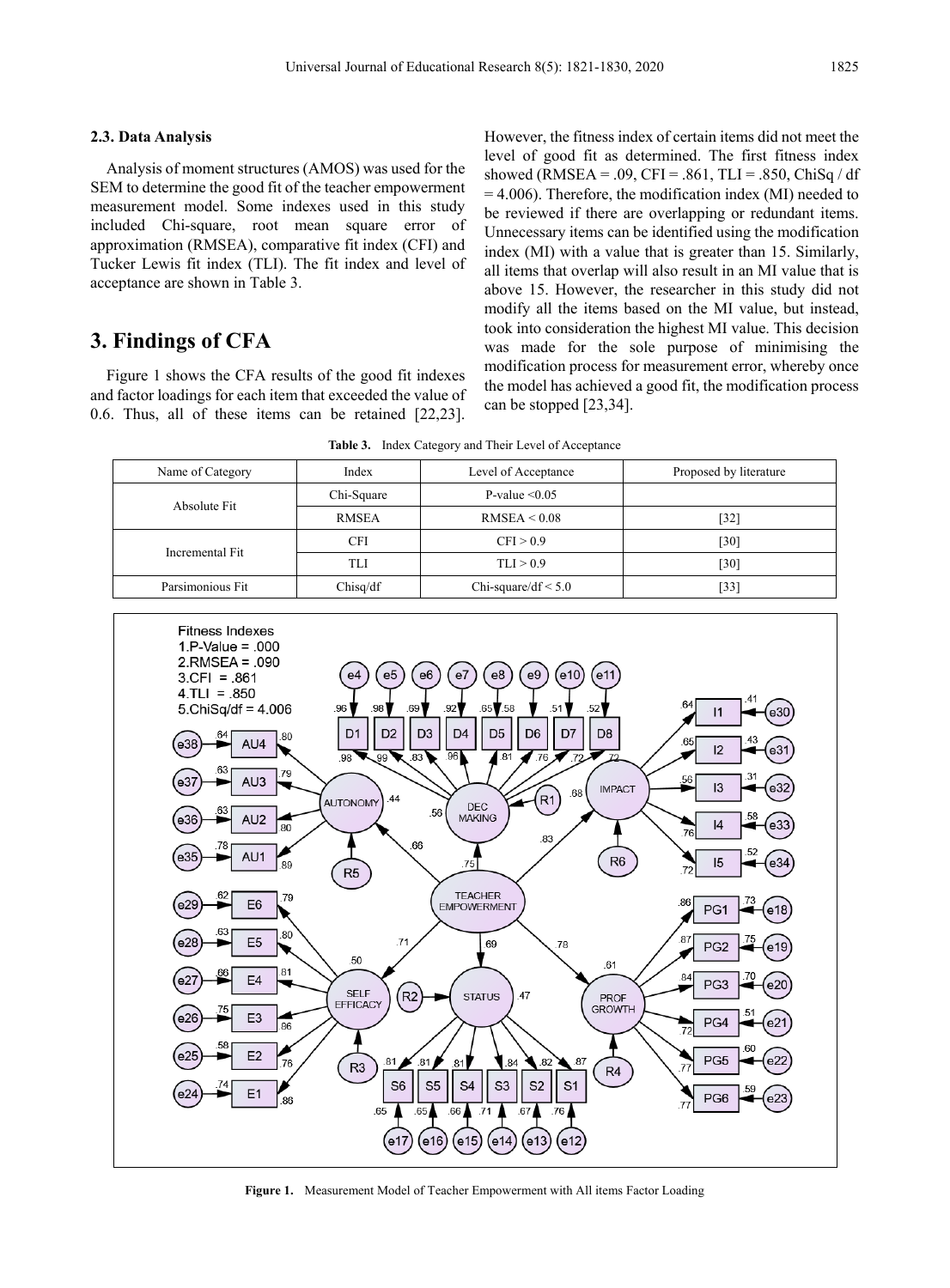Table 4 shows the highest and subsequent high value of MI. The correlated measurement error was between e6 <-e8 and  $e9 \le -e10$ . The redundant items were between D3-D5 and D6-D7. The researcher decided to set as free parameter estimate for items D3-D5 and D6-D7. The second measurement model was carried out after the modification process was done.

**Table 4.** Modification Indices (MI)

| Item                                 | <b>Modification Indices (MI)</b> |  |  |
|--------------------------------------|----------------------------------|--|--|
| $e6 \leq -e8$                        | 111.97                           |  |  |
| $e^{\frac{1}{2}} < -e^{\frac{1}{2}}$ | 97.58                            |  |  |

Figure 2 shows the second measurement model after the item modification process was performed. The teacher empowerment measurement model was carried out which showed a better fitness index which reached the acceptance level (RMSEA = .066, CFI = .926, TLI = .920, ChiSq / df = 2.611). The process in obtaining a good value involved modifying redundant items by setting the relevant item to "free" parameter estimates without deleting any item. This method had successfully retained the existing items while also getting good fit indexes. The summary of the overall fit index is described in Table 5.



**Figure 2.** Measurement Model of Teacher Empowerment after Modification

|  |  | <b>Table 5.</b> Summary for Fitness Indexes |  |
|--|--|---------------------------------------------|--|
|--|--|---------------------------------------------|--|

| <b>Name of Category</b> | Name of Index | <b>Index Value</b>                                      | Conclusion                  |  |
|-------------------------|---------------|---------------------------------------------------------|-----------------------------|--|
| Absolute Fit            | Chi-Square    | P-value $\leq 0.05$                                     | Achieved the required level |  |
|                         | <b>RMSEA</b>  | Achieved the required level<br>RMSEA < 0.08             |                             |  |
| Incremental Fit         | CFI           | CFI > 0.9                                               | Achieved the required level |  |
|                         | TLI           | TLI > 0.9                                               | Achieved the required level |  |
| Parsimonious Fit        | Chisq/df      | Achieved the required level<br>Chi-square/df $\leq 5.0$ |                             |  |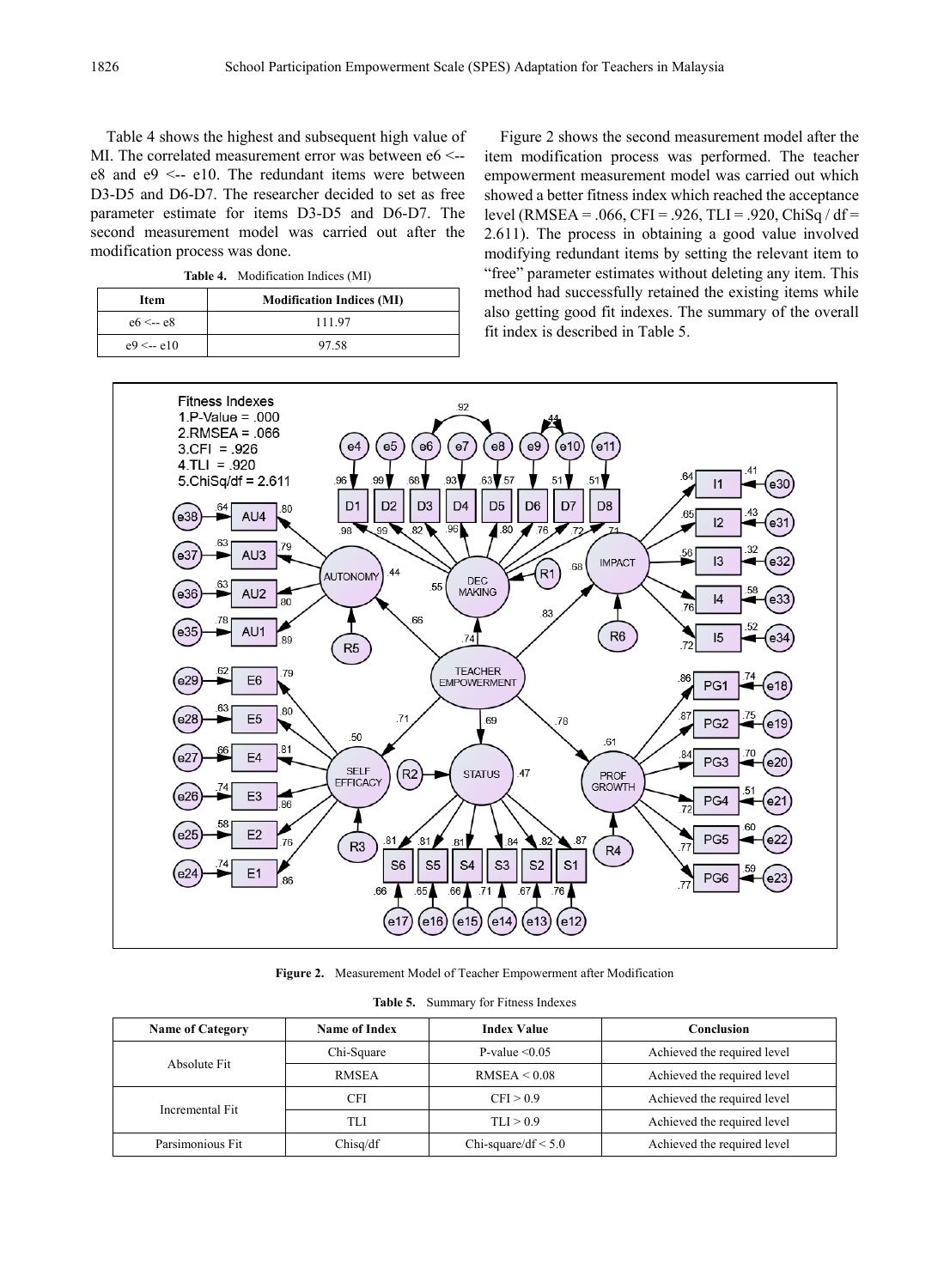| Category                     | Index                      | <b>Level of Acceptance</b> | Suggestions based on LR |
|------------------------------|----------------------------|----------------------------|-------------------------|
| Convergent Validity          | Average Variance Extracted | AVE > 0.5                  | [22, 23]                |
| <b>Construct Reliability</b> | Alpha                      | Alpha $> 0.7$              | [22, 23]                |
| Composite Reliability        | Composite Reliability      | CR > 0.6                   | [22, 23]                |

**Table 7.** Construct Validity and Reliability

 $\sqrt{ }$ 

**Table 6.** Validity and Reliability Level of Acceptance

| ${\bf Sub\text{-}construct}$ | Item           | <b>Factor Loading</b> | Cronbach Alpha > 0.7 | CR > 0.6 | AVE > 0.5 |
|------------------------------|----------------|-----------------------|----------------------|----------|-----------|
| <b>Decision Making</b>       |                |                       | .920                 | 0.95     | 0.83      |
|                              | D1             | .96                   |                      |          |           |
|                              | D2             | .99                   |                      |          |           |
|                              | D <sub>3</sub> | $.82\,$               |                      |          |           |
|                              | $\mathbf{D4}$  | .96                   |                      |          |           |
|                              | D <sub>5</sub> | $.80\,$               |                      |          |           |
|                              | $\mathbf{D6}$  | $.76$                 |                      |          |           |
|                              | D7             | $.72\,$               |                      |          |           |
|                              | $\mathbf{D}8$  | $.71\,$               |                      |          |           |
| Impact                       |                |                       | .884                 | $0.80\,$ | 0.67      |
|                              | $\;$ I1        | $.64$                 |                      |          |           |
|                              | I2             | .65                   |                      |          |           |
|                              | I3             | 56                    |                      |          |           |
|                              | I4             | $.76\,$               |                      |          |           |
|                              | I <sub>5</sub> | $.72\,$               |                      |          |           |
| <b>Professional Growth</b>   |                |                       | $.886\,$             | 0.92     | $0.65\,$  |
|                              | $PG1$          | $.86\,$               |                      |          |           |
|                              | $\mathbf{PG2}$ | $.87\,$               |                      |          |           |
|                              | PG3            | $.84\,$               |                      |          |           |
|                              | $\rm PG4$      | $.72\,$               |                      |          |           |
|                              | PG5            | $.77\,$               |                      |          |           |
|                              | $PG6$          | .77                   |                      |          |           |
| <b>Status</b>                |                |                       | .884                 | 0.93     | 0.68      |
|                              | $\mathbf{S}1$  | $.87\,$               |                      |          |           |
|                              | S <sub>2</sub> | .82                   |                      |          |           |
|                              | S3             | $.84\,$               |                      |          |           |
|                              | <b>S4</b>      | $.81\,$               |                      |          |           |
|                              | S <sub>5</sub> | $.81\,$               |                      |          |           |
|                              | S <sub>6</sub> | $.81\,$               |                      |          |           |
| Self-Efficacy                |                |                       | .885                 | 0.92     | 0.66      |
|                              | $\rm E1$       | $.86\,$               |                      |          |           |
|                              | E2             | $.76$                 |                      |          |           |
|                              | E3             | $.86\,$               |                      |          |           |
|                              | $\rm E4$       | .81                   |                      |          |           |
|                              | E5             | $.80\,$               |                      |          |           |
|                              | E <sub>6</sub> | .79                   |                      |          |           |
| Autonomy                     |                |                       | $.881\,$             | 0.89     | 0.67      |
|                              | AU1            | $.89\,$               |                      |          |           |
|                              | $\mathrm{AU}2$ | $\boldsymbol{.80}$    |                      |          |           |
|                              | AU3            | .79                   |                      |          |           |
|                              | $\rm AU4$      | $.80\,$               |                      |          |           |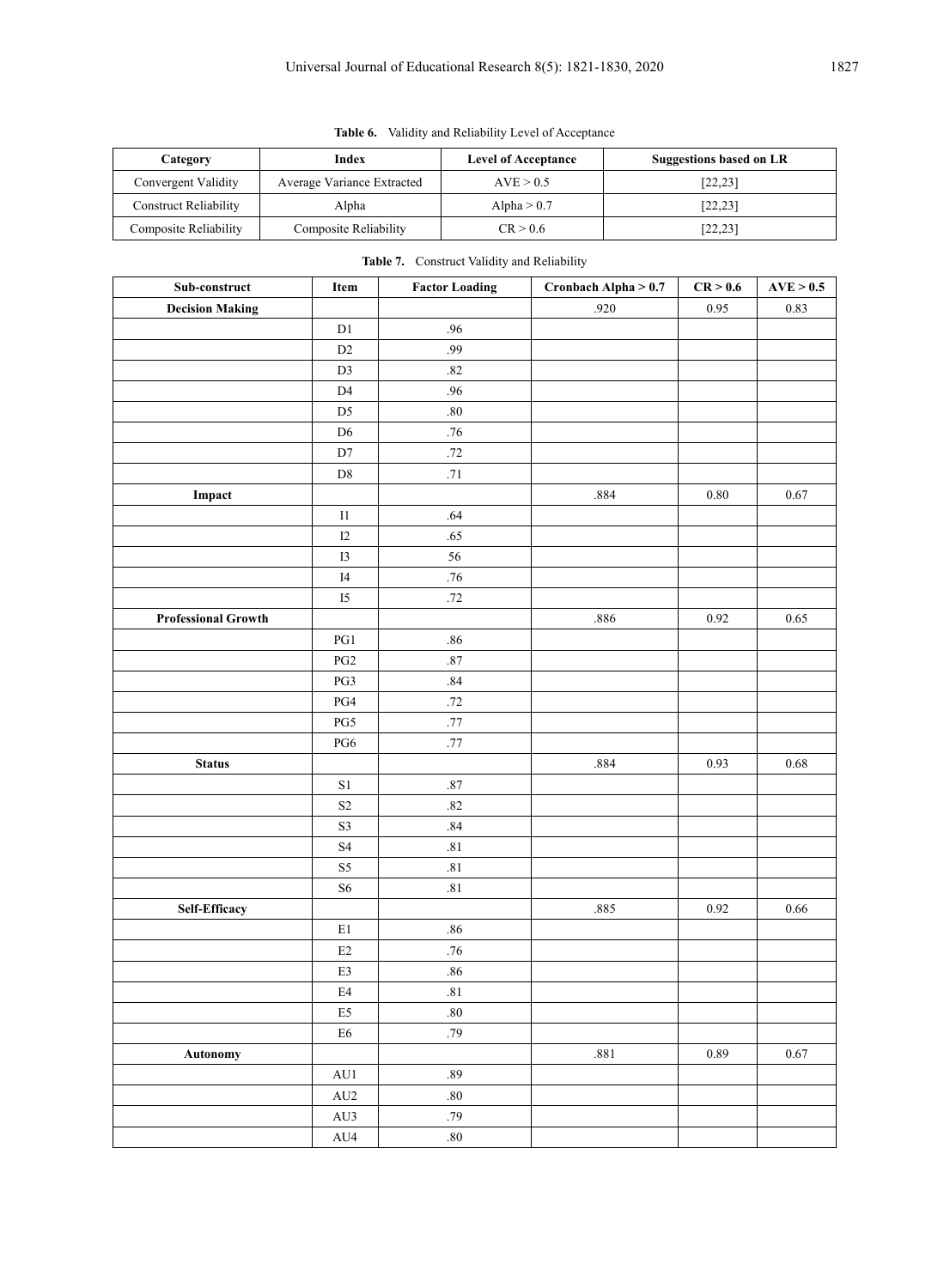The convergence validity, construct and composite reliability were evaluated once the confirmatory factor analysis had been carried out. The fitness indexes were also obtained to fulfil the unidimensionality requirements. Table 6 shows the results of the level of acceptance for the validity and reliability of all the constructs. Table 7 shows the results of the Average Variance Extracted (AVE) and Composite Reliability (CR) for the teacher empowerment construct. The correlations values for each constructs ranging from 0.40 to 0.70 ( $r < 0.90$ ) provide confirmation for discriminant validity [35].

#### **4. Discussion**

The results showed that all the fitness indexes using the teacher empowerment measurement model had reached the required level of good fit in all three categories. These results were based on the absolute fit category, whereby the RMSEA value was at 0.066, which was lower than 0.08, as suggested by [32]. For the incremental fit of this teacher empowerment model, the CFI and TLI values, which needed to be higher than  $0.9$ , were identified with CFI = 0.926 and  $TLI = 0.920$ . These values were acknowledged as a good fit, as suggested by Hu and Bentler [30]. The parsimonious fit category was referred to the Chi-square (Chisq/df), whereby the value in this study was at 2.611, which was lower than the determined value of 5.0. Hence, this result indicated that the teacher empowerment model was at an acceptable fitness index. All values of the fit index had proven that the model was acceptable in this study. In terms of the AVE value, which determines the convergent validity and CR value which determines composite reliability, the model had resulted in a high value for both CR and AVE values. This result further addressed the consistency of the model because the CR value was higher than 0.6 and AVE value was higher than 0.5 [22,23].

There had been some changes in the operational definition (OD) for the two dimensions in this study, which were autonomy and decision making. However, the six other dimensions highlighted by Short and Rinehart [5] have remained. In the Malaysian context, these two dimensions, as stated, were related to the teaching and learning process in class, whereby the concept of autonomy and decision making are highly emphasised in western countries*.* It is widely claimed that the dimension of decision making among teachers in the education system of the west involves taking charge of budgets, teacher selection for classes, scheduling and curriculum*.* At the same time, the dimension of autonomy in the western context refers to the sense of freedom among teachers to make decisions that control certain aspects of their work life. Teachers with autonomy influence scheduling, curriculum, textbooks, and instructional planning [5]. The operational definition for the dimension of professional

growth, status, impact and self-efficacy are based on the descriptions by Short and Rinehart [5].

Thus, some of the concepts of teacher empowerment in the Malaysian education context have been redefined in this study based on teachers' perception within the concept of decentralisation in the education system. This new OD is only for the dimensions of decision making and autonomy, as stated below:

**Decision-making** refers to the participation of teachers in decisions that directly affected their teaching processes such as teaching techniques, job-related work involving budget especially for those who have been appointed as a subject committee and also the implementation of school programmes. This understanding of decision making from the aspect of participation differs from the original OD as defined by Short and Rinehart [5].

**Professional Growth** refers to teachers' perceptions that the school will provide them with the opportunities to grow and develop as professionals, to learn continuously, and, to expand knowledge and skills through the work-life in school.

**Status** refers to the teachers' perceptions of professional respect and admiration from colleagues because of their knowledge and expertise in their field.

**Self-Efficacy** refers to teachers' perceptions of skills and abilities to help students to learn, be competent in building effective programmes for students, and can affect changes in students' learning.

**Autonomy** refers to the sense of freedom among teachers, especially in managing the teaching processes in the classroom. This sense of freedom includes having to teach the subjects and classes that the teachers have requested as well as being able to teach using the strategies and techniques as planned for the lesson or class. The sense of freedom differs from the original OD as defined by Short and Rinehart [5].

**Impact** refers to the awareness of the teachers that they have an effect and influence on school life. They should have a good sense of their worthiness in their work and that they are competent in their work which results in recognition for their accomplishments.

## **5. Conclusions**

The concept of teacher empowerment in the Malaysian context is quite different from the idea of teacher empowerment from western countries. Instrument modification within this study is intended to enable more accurate and meaningful measurement for the Malaysian education context. There are, unfortunately, still some cases of Malaysian teachers unable to make decisions beyond the classroom due to various underlying factors. Teachers are still bound by the rules even when they are given free time in school. These cases are substantial examples that autonomy among teachers is still limited.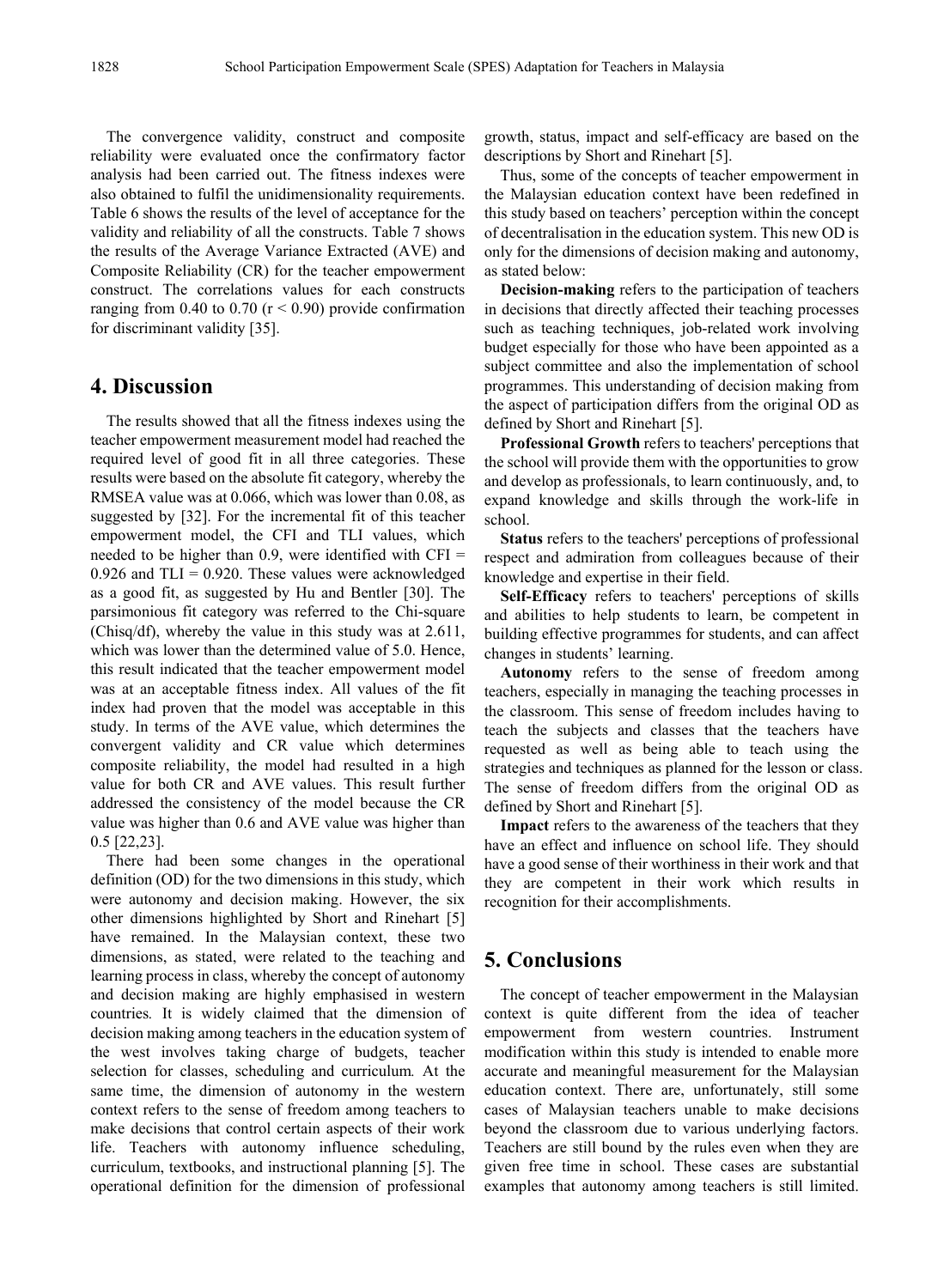However, the six dimensions highlighted by Short and Rinehart [5] are the most frequently identified dimensions found in studies related to teacher empowerment. Instruments used based on the literature have also measured and identified as many as six of the dimensions of teacher empowerment [36]. Hence, these six dimensions are essential in measuring teacher empowerment.

The present study evaluated the measurement model for the adapted and modified School Participation Empowerment Scale (SPES) from Short and Rinehart [5], using secondary school teachers in Malaysia as a sample. A total of 35 proposed items were successfully retained using the AMOS Software for Structured Equation Model. A good fit index indicated that this measurement model is best used in measuring teacher empowerment using a Malaysian sample. The six dimensions, as proposed by Short and Rinehart [5], had been retained within this study. Therefore, further studies on teacher empowerment within the Malaysian education context are encouraged to use this model to have better and consistent measurement as well as results that can further contribute to empirical evidence.

#### **Acknowledgments**

This study is part of the first authors' PhD studies at the Universiti Utara Malaysia. This study was funded by the Ministry of Education Malaysia under the CBBPDB Scheme.

# **REFERENCES**

- [1] U. Sekaran. (2003). Research Methods for Business: A Skill Building Approach, 4th ed., John Wiley & Sons, Inc, New York, 2003.
- [2] A. J. Marsella. (1978). Thoughts on cross-cultural studies on the epidemiology of depression, Culture, Medicine and Psychiatry, Vol. 2, 343-357, 1978.
- [3] M. M. Ali. (2016). Are we asking the same questions in different contexts: Translation techniques in cross-culture studies in science education? Journal of Turkish Science Education, Vol.13, No.1, 31-44, 2016.
- [4] K. Hambleton, A. Kanjee. (2005). Increasing the validity of cross-cultural assessments: Use of improved methods for test adaptations, European Journal of Psychological Assessment, Vol. 11, 147-157, 1995.
- [5] P. M. Short, J. S. Rinehart. (1992). School participant empowerment scale: Assessment of level of empowerment within the school environment, Educational and Psychological Measurement, Vol. 52, 951-960, 1992.
- [6] T. Bush, A. Ng, K. T. Wei, C. Josephine, D. Glover, M. T. Lee. (2019). Dasar Pendidikan di Malaysia: Cabaran Pelaksanaan dan Rundingan Dasar, The Head Foundation: Human Capital & Education for Asian Development,

Singapore, 2019.

- [7] A. G. K. Abdullah, T. Z. Almadhoun, L. L. Ying. (2015). Organizational empowerment and commitment: the mediating effect of psychological empowerment, Asian Journal of Social Sciences, Art and Humanities, Vol. 3, No.2, 1–7, 2015.
- [8] E. K. Boey. (2010). Teacher Empowerment in Secondary Schools: A Case Study in Malaysia, Herbert Utz Verlag, Germany, 2010.
- [9] A. J. Ali, A. G. K. Abdullah, I. Mohamed. (2019). Amalan pengupayaan dan autonomi guru dalam pembelajaran dan pemudahcaraan abad ke-21, Jurnal Kepimpinan Pendidikan, Vol. 6, No.1, 49–58, 2019.
- [10] A. Balyer, K. Özcan, A. Yıldız. (2017). Teacher empowerment: School administrators' roles, Eurasian Journal of Educational Research, Vol. 70, 1-18, 2017.
- [11] Moran, K. H. Larwin. (2017). Building administrator's facilitation of teacher leadership: Moderators associated with teachers' reported levels of empowerment, Journal of Organizational & Educational Leadership, Vol. 3, No. 1, 2-29, 2017.
- [12] J. Rappaport. (1987). Terms of empowerment/exemplars of prevention: Toward a theory for community psychology, American Journal of Community Psychology, Vol. 15, No. 4, 121-148, 1987.
- [13] M. Yonemura. (1986). Reflections on teacher empowerment and teacher education, Harvard Educational Review, Vol. 56, No.4, 473-480, 1986.
- [14] G. I. Maeroff. (1988). A blueprint for empowering teachers, Phi Delta Kappan, Vol. 62, No.7, 472-477, 1988.
- [15] H. Levin. (1991). Building School Capacity for Effective Teacher Empowerment: Applications to Elementary Schools with at-Risk Students, Consortium for Policy Research in Education (ERIC Document Reproduction Service No. 337856), New Brunswick, NJ, 1991.
- [16] R. Hatcher. (2005). The distribution of leadership and power in schools, British Journal of Sociology of Education, Vol. 26, No.2, 253-267, 2005.
- [17] G. Devos, M. Tuytens, H. Hulpia. (2014). Teachers' organizational commitment: Examining the mediating effects of distributed leadership, American Journal of Education, Vol. 120, 205-231, 2014.
- [18] Y. F. Chan, R. Rosidih, M. K. Khor. (2017). The relationship between the practices of leadership style and teacher empowerment of headmasters in the primary schools, Journal of Global Business and Social Entrepreneurship, Vol. 1, No.2, 56-68, 2017.
- [19] M. Aliakbari, F. A. Amoli. (2016). The effects of teacher empowerment on teacher commitment and student achievement, Mediterranean Journal of Social Sciences, Vol. 7, No.4, 649-657, 2016.
- [20] M. N. Jabbar, F. Husin. (2018). Effect of organizational leadership behavior and empowerment on job satisfaction, Revista de Ciencias Humanas y Sociales, Vol. 16, No.2018, 472-491, 2018.
- [21] D. J. Tindowen. (2019). Influence of empowerment on